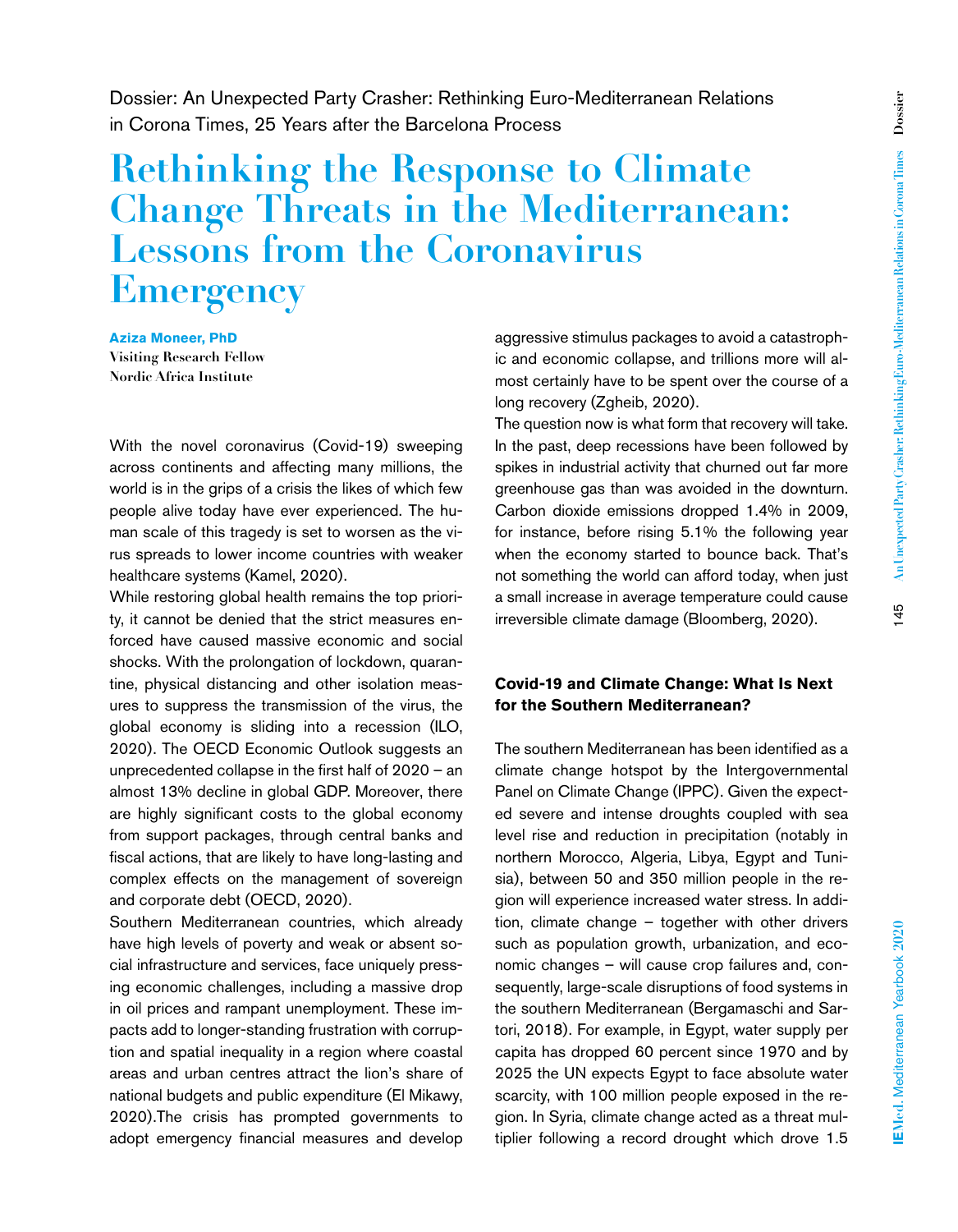million people from the country's breadbasket areas to urban peripheries, where the first protests ahead of the civil war began (Bergamaschi et al., 2016). By placing additional pressure on already scarce resources in the arid environments of the southern Mediterranean and reinforcing pre-existing threats like food insecurity, poverty, water stress, social conflicts and political instability, climate change acts as a "threat multiplier" for the security situation in the Mediterranean (World Bank, 2014).

The pandemic has made us realize that humanitarian crises have no borders and distant threats are worth preparing for. The epidemic has given the world a renewed opportunity to enforce the commitment of pursuing a sustainable future

Therefore, the choice facing the world's governments – including those around the Mediterranean – isn't between helping people and helping the planet, but rather about how to do what is best for both at the same time (Bloomberg, 2020). The pandemic has made us realize that humanitarian crises have no borders and distant threats are worth preparing for. The epidemic has given the world a renewed opportunity to enforce the commitment of pursuing a sustainable future (Khasanova, 2020).

This entails a major transformation in the ways our global society functions and interacts with natural ecosystems (Carrington, 2019). With governments deploying unprecedented fiscal measures to help a swift economic recovery, strong international support is required for climate-friendly policies, along with the phasing out of economic choices that favour the extraction and burning of fossil fuel. However, estimates indicate that, so far, green measures account for less than 0.2% of the total coronavirus-related stimulus spending allocated by the world's largest economies (Bloomberg, 2020).

This is maybe justified in light of the severity of the crisis and pressing need to rescue the economy. However, there is an argument for an impending opportunity to invest in sustainable economies and provide for just transition when governments emerge from disaster mode and lay the foundations for a full recovery (Tiganescu, 2020). Here, I focus on four main pillars that need to be taken into consideration in order to recover along a sustainable path, while harnessing an inclusive policy response to climate change in the Mediterranean.

#### **First: Investment in Renewables: The Reality and Way Forward**

Renewable energy is one of the smartest, most costeffective investments that can be made; governments should put clean energy at the heart of Covid-19 economic recovery packages. If governments take advantage of the ever-falling price tag of renewables, they can take a big step towards sustainable economies, which are the best insurance against global pandemics (Tiganescu, 2020).

The Global Trends in Renewable Energy Investment 2020 report indicates that the cost of installing renewable energy had hit historical lows, against the backdrop of the Covid-19 pandemic. The report indicates that renewable energy has been eating away at fossil fuels' dominant share of electricity generation over the last decade. For example, the costs of electricity from new solar photovoltaic plants in the second half of 2019 were 83 percent lower than a decade earlier (Xinhua, 2020). The clean energy report indicates that investment in renewables, excluding large hydro, was more than three times that in new fossil fuel plants (Greentechlead, 2020). Renewable energy capacity grew by 184 gigawatts (GW) in 2019 and nearly 78 percent of the net new GW of generating capacity added globally came from wind, solar, biomass and waste, geothermal and small hydro powers (Global Trends in Renewable Energy Investment, 2020). In the southern Mediterranean region, renewable energy investment was planned to reach a potential \$45 billion, generating 26.1 GW of additional renewable energy capacity by 2020, under the umbrella of the Mediterranean Solar Plan (MSP) (OECD, 2013). This seemed great news for the southern Mediterranean, which has a great potential for photovoltaic (PV) and onshore/offshore wind power (mainly in Morocco, Egypt, Jordan and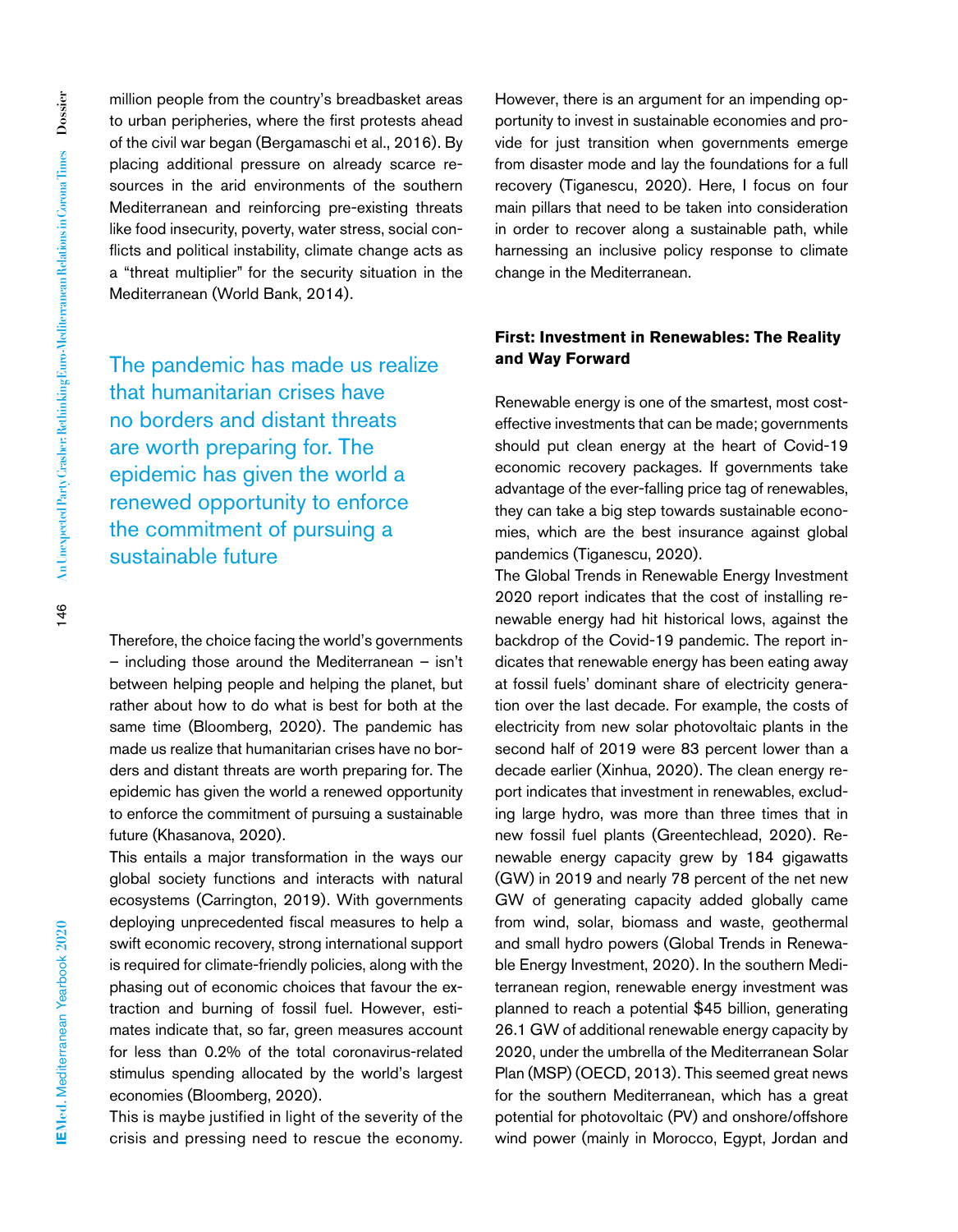Turkey) and by far the largest concentrated solar power (CSP) potential in the world (OECD, 2013). However, the region is still characterized by high dependence on fossil fuel in different ways. For example, Turkey and Morocco, as energy importers, remain vulnerable to their external supplier and to price shocks. Egypt and Algeria as oil and gas exporters, are highly dependent on export revenues. Also, these countries provide fossil fuel subsidies, which are a burden for their national budgets (total subsidies as a share of gross domestic product (GDP) is 9.5% for Algeria and 11% for Egypt) (Sever, 2019). Furthermore, investment in renewables in the Mediterranean is still considered very low, and the region accounted for barely more than one percent of the global total renewable energy investment between 2004 and 2011; and registered its maximum in 2012 and 2013, reaching four percent of the global total renewable energy investment (Carafa, 2015). In 2019, investments in renewables in the southern Mediterranean slipped 8% to \$15.2bn, from a record total of \$16.5bn in 2018 (Al-Aees, 2020).

The three most active renewable markets in North Africa and the Levant (Morocco, Egypt and Jordan) saw a total of \$15.7 billion invested during the five years from 2015 to 2019, but last year was a relatively weak one for all of them (Global Trends in Renewable Energy Investment, 2020).The largest shares within the whole region went to Egypt with \$490 million for a 200-megawatt wind project in the Gulf of El Zayt, jointly funded by the European Investment Bank and German development bank KfW; and to Morocco with \$635 million for the 160-megawatt Ouarzazate Noor I CSP project (Carafa, 2015). To date, there are three main interrelated barriers to investments in renewables in the Mediterranean region: the lack of profitability of renewable energy projects and inability to generate profits that recover the installation investment costs; the high risks involved in renewable energy projects as a result of their long duration; and, consequently, the difficulties investors have accessing finance (Komotoet al., 2013).To overcome these barriers, governments should provide specific advantages to foreign investment, aimed at boosting investment profitability. Regulatory and financial incentives are important to speed up investment in renewables; however, it is equally important to encourage consumers, producers or suppliers to use or produce a share of electricity from renewables by offering tradable commodities such as tradable green certificates and carbon credits as proof of compliance and as a way to internalize market externalities (OECD, 2013).

Developing local manufacturing and expertise is critical for the success of investment in renewables in the southern Mediterranean

Developing local manufacturing and expertise is critical for the success of investment in renewables in the southern Mediterranean. In this regard, countries with competitive advantages for local technology development should work on these advantages to diversify their energy mix. Morocco, for example, has achieved a local content rate of about 32% at the Noor I solar plant and aims to raise this amount to 35-40% in Noor 2 and 3. Furthermore, types of renewable energy – other than wind and solar – should be considered for investments. For example, in 2016 Turkey ranked 2nd after China in direct investment in geothermal energy (Sever, 2019).

#### **Second: North-South Energy Integration: Integration on an Equal Footing**

In the new energy world, the EU's long-term energy security will depend more on its electricity networks and smart grids than it will on gas import pipelines. EU gas demand has already fallen by a fifth since 2010 and is expected to fall further as renewables and energy efficiency displace fossil fuels in line with the agreed 2030 and 2050 targets (European Commission, 2011). Therefore, the focus on power exports needs to be balanced with the need for more regional electricity market integration, which, in turn, will dramatically improve the investment environment and energy security of the southern neighbours in the short term (Bergamaschi et al., 2016).

Perhaps the most high-profile attempt to foster regional interconnection to date has been the Desertec Industrial Initiative (Dii), which was started in 2009, aimed at connecting the North African, Middle East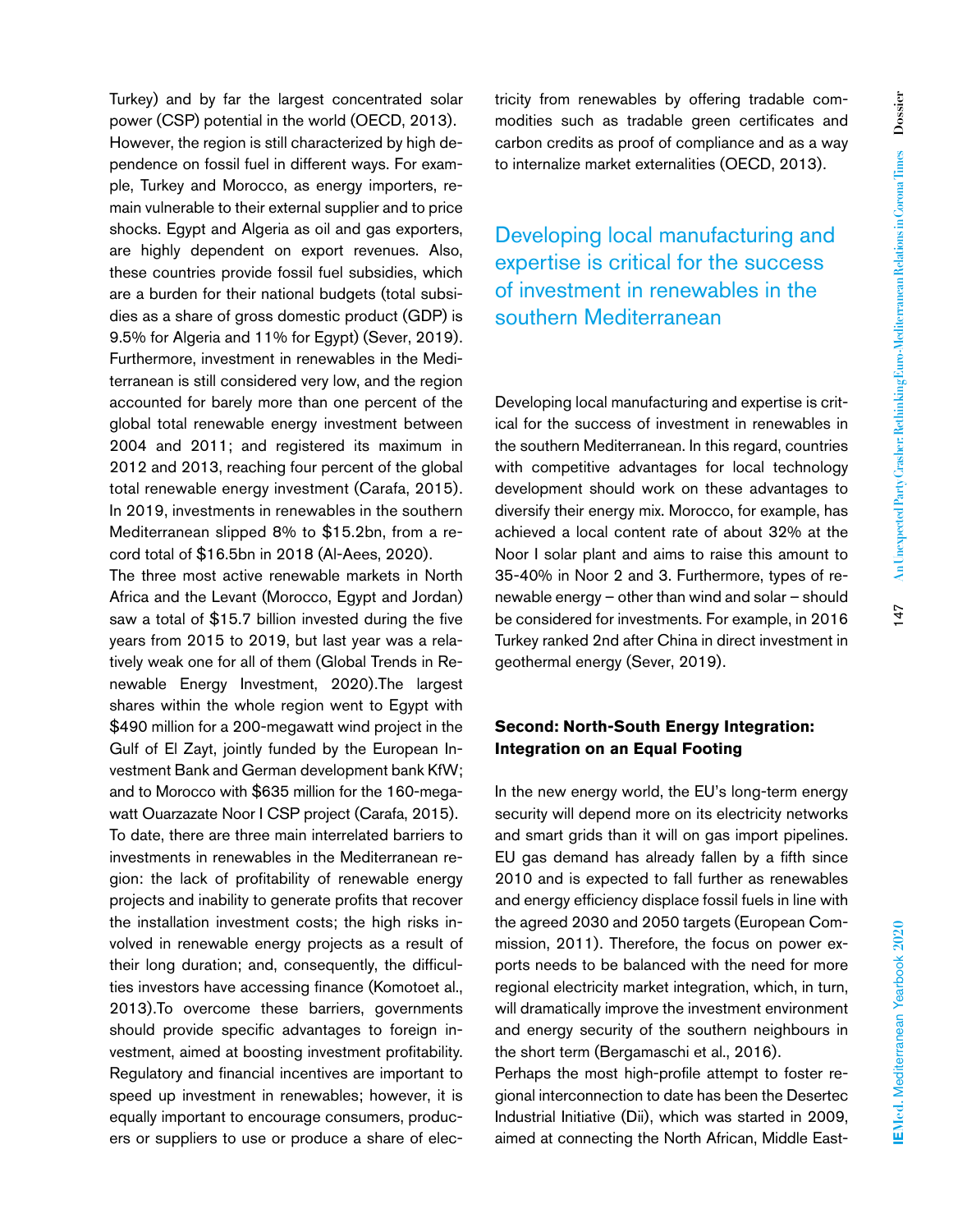ern and European regions. The plan would have imported around 15% of Europe's electricity demand from the south, but ended in acrimonious disputes in 2013 (Colthorpe, 2016). Being an apolitical technofix to the climate change crisis, it promised to overcome the crisis without fundamental change, basically maintaining the status quo and the contradictions of the global system that led to the crises in the first place. It is argued that Desertec overlooked the fact that the Euromed region is not a unified community, but rather a socially, politically and economically stratified region (Sarant, 2015).

The Covid-19 pandemic has tragically exposed the risks humanity faces and how unprepared we are to respond. The pandemic impacts are multiplied by the growing impact of injustices. Vulnerable populations are hit hardest, and the pandemic could drive 100 million more people into extreme poverty

Therefore, Desertec was perceived as a new form of colonialism and exploitation of the natural resources in the Global South by the European large energy corporations (Hamouchene, 2017). The Covid-19 pandemic has tragically exposed the risks humanity faces and how unprepared we are to respond. The pandemic impacts are multiplied by the growing impact of injustices. Vulnerable populations are hit hardest, and the pandemic could drive 100 million more people into extreme poverty by the end of the year. Therefore, investments in sustainable energy must be rooted in local communities, geared towards providing and catering for their needs and centred around alleviating poverty, reducing unemployment and preserving a safe environment (Hamouchene, 2017). Moreover, in order to achieve integrated North-South energy relations, the cooperation between the two sides of the Mediterranean cannot be restricted to commercial energy exchanges and an import/export relationship (Abdallah et al., 2013). This has not encouraged the development of a dynamic energy

sector that creates jobs in producer countries (in Algeria, for example, the energy sector accounted for 36.7% of GDP in 2011 but employed only 3% of the active population). Moreover, to ensure mutual benefits, producer countries should go from being energy sources to industrial energy players. This entails the need for southern Mediterranean countries to acquire the appropriate know-how. In this regard, the need to organize North-South value chains and link with multinational renewable companies engaged in renewable energy industries is very pressing. This will deepen existing industrial and service capabilities in the southern Mediterranean, help to transfer European know-how and create jobs (Morris et al., 2020).

## **Third: North-South Scientific and Technological Collaboration**

Covid-19 has revealed that science and technology are essential to humanity's collective response to the Covid-19 pandemic. The pandemic has revealed the need for an approach that goes beyond national borders and strengthens regional integration based on Science and Technology systems in order to find a vaccine and treatments that would alleviate the health impacts of the pandemic (UN, 2020). Likewise, climate change can't be contained by national borders and there is a pressing need for a regional approach that combines the lessons that have been reinforced by the pandemic crisis: the importance of being united in terms of both a commitment to and reliance on scientifically driven solutions (Mastrojeni and Becchetti, 2020).

However, this does not mean that northern Mediterranean countries – which are a long way ahead as far as energy efficiency is concerned – should impose their technology without taking into consideration the traditional technological capacities available in southern countries. Rather, the EU will have to assist the southern countries in bringing their technological standards to the same level (Abdallah et al., 2013). Therefore, overseas development aid budgets should prioritize boosting scientific capacity and technological innovations in renewable energy technologies in different Mediterranean countries. Key concrete measures include establishing comprehensive, open access knowledge platforms; maximizing existing re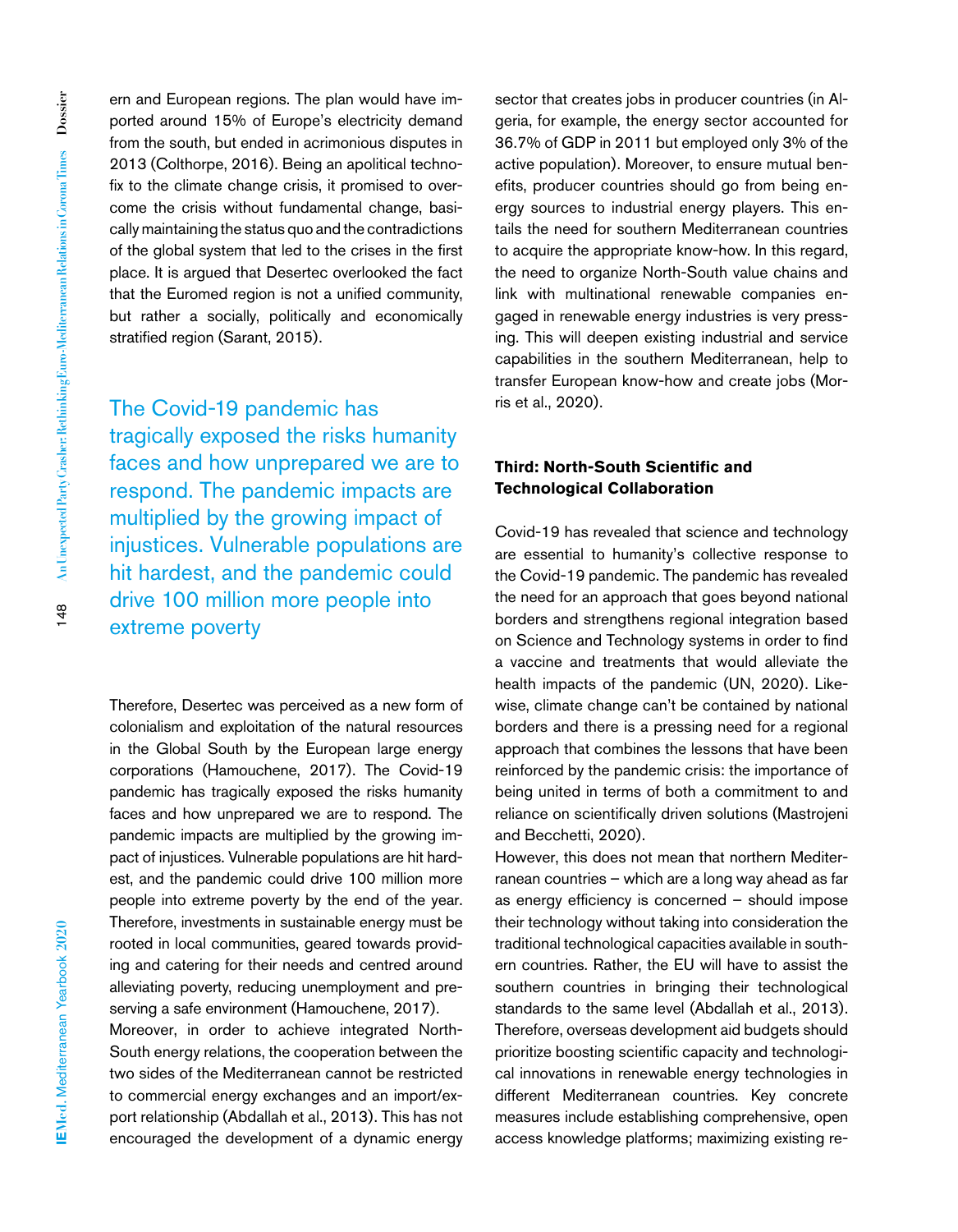These measures are important to cope with the growth in renewable energy production and consumption, which will provide a framework for the partnership between industry and scientific institutions on both sides of the Mediterranean. This new energy partnership involves, for example, the establishment of a Euro-Mediterranean Energy Institute. Based on already existing centres in the region, this institute would act as a regional melting pot of experience, know-how and scientific research. A possible first step towards this could be to bring together the French Institute of Petroleum and Renewable Energies and Sonatrach in a strategic partnership focused on fast-expanding energy sectors, such as the production of natural gas, gas liquefaction, hybrid power generation, solar power stations, etc. The partnership would potentially grow to encompass all Maghreb countries, with their significant solar potential, coupled with existing gas reserves (i.e. Algeria and Libya) (Abdallah et al., 2013).

## **Fourth: Decarbonization and Just Transition in the Southern Mediterranean**

In the wake of Covid-19, a rapid scaling back of energy consumption and industrial production is undoubtedly reducing greenhouse gas emissions in the short term. However when this happens in an unplanned and chaotic way, inequalities are exacerbated and unintended consequences of the transition are disproportionately borne by vulnerable communities (SPICe, 2020).

Therefore, it is necessary to address matters of the transition's fairness – particularly for southern Mediterranean countries that now depend on carbon-intensive industries and sectors (Atteridge and Strambo, 2020). At the local level, ensuring a just transition means avoiding the creation of new sources of carbon lock-in – that is, avoiding investment in or the subsidization of fossil fuel activities, and the increase in the dependence of small- and medium-sized enterprises (SMEs) or public revenue on carbon-intensive industries (Healy and Barry 2017). Moreover, ensuring a just transition means understanding that some individuals and groups are already marginalized, or have lower capacities to absorb new shocks;

any strategy should protect or buffer these groups by ensuring adequate social protection measures are in place (Ferrer Márquez et al. 2019).

Just transition also requires enforcing the industry to pay for its fair share of the costs and ensuring that the industry does not simply transfer the environmental costs of contaminated lands and water to the public purse – or leave environmental damage unaddressed (Healy and Barry, 2017). This is in line with the Polluter Pays principle. It has been a free ride for decades. Through public spending and tax breaks, governments continue to support industries that are responsible for the climate crisis (Friends of Earth, 2019). The International Monetary Fund estimates that in 2015, EU governments spent over €260 on oil, gas and coal, including direct subsidies, tax reductions and the cost of negative externalities such as climate-related hazards and air pollution deaths or illnesses. It is argued that more efficient fossil fuel pricing in 2015 would have lowered global carbon emissions by 28% and air pollution deaths by 46%. It would have also allowed governments to redirect spending towards critical areas such as clean energy, health, education or social services (Mariani, 2020). Therefore, a fairer tax system and more responsible public spending can discourage harmful behaviour.

At the regional level, a just transition requires taking into consideration the existing inequalities between the southern and northern Mediterranean countries, indicated by different measures of well-being, economic development, government effectiveness and social networks. These inequalities are exacerbated by rapid population growth in North Africa and the Middle East, which increased from 105 million in 1960 to 444 million in 2017 (Cramer et al., 2018). This means that some countries or regions will be more affected than others during this global effort to decarbonize. To assist in managing these burdens, international financial assistance should be mobilized to help those countries with a lower capacity to invest in diversification and transition support, which are more vulnerable to climate change risks and/or have less responsibility for historical greenhouse gas emissions (Muttitt and Kartha, 2020). A wide range of investments can diversify national economies, boosting short-term job creation and incomes and generating long-term sustainability and growth benefits. Examples include energy efficiency for existing build-

ings; production of renewable energy; preservation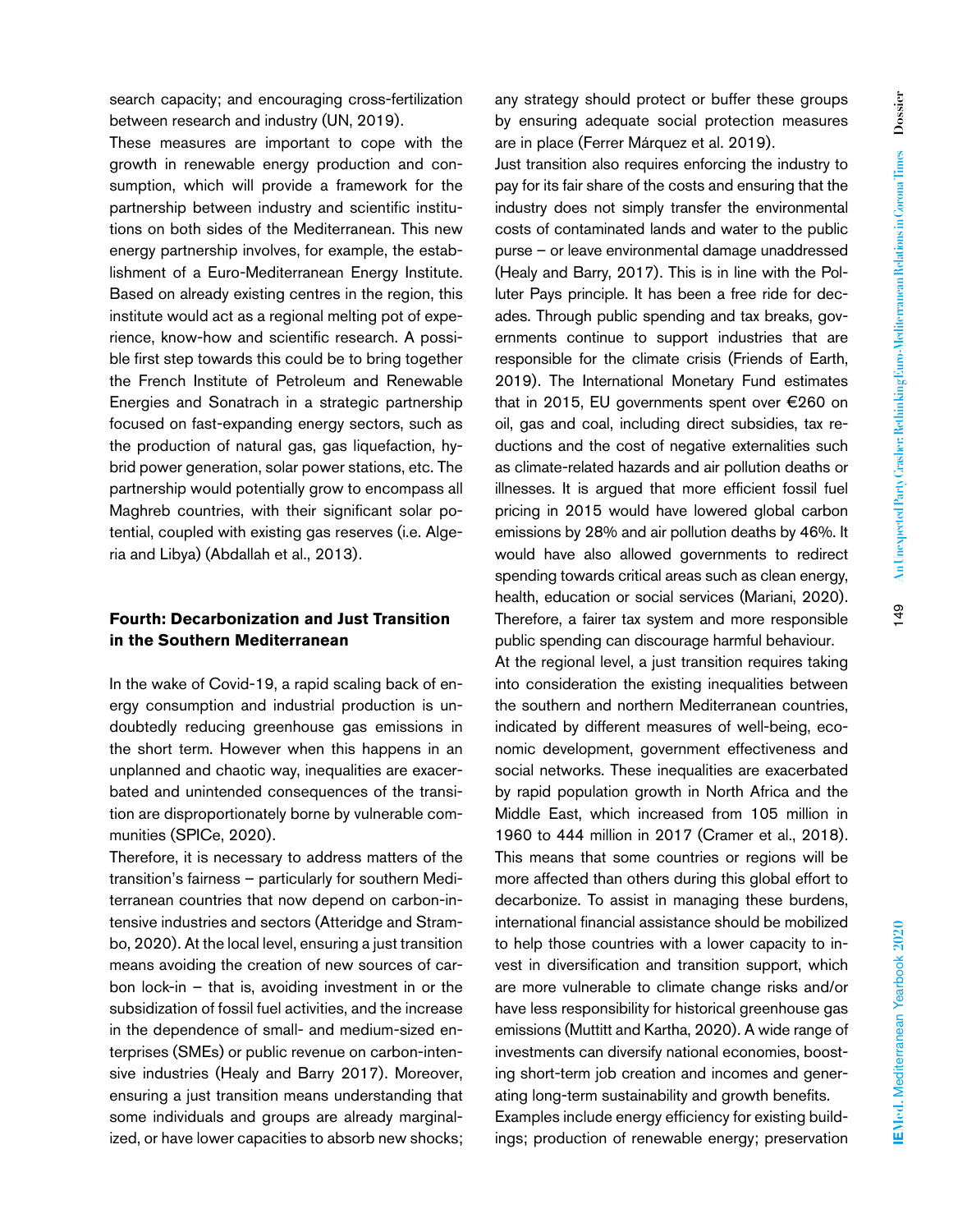or restoration of natural areas that provide ecosystem services and resilience to floods, drought and hurricanes; the remediation of polluted lands; investments in water treatment and sanitation; or sustainable transport infrastructure, ranging from bike lanes to metro systems (Hallegatte and Hammer, 2020). For example, in the wake of the 2008 financial crisis, South Korea put almost 80% of its stimulus spending toward climate-friendly policies, including significant investments in energy efficiency and development of its renewable industries. According to the International Monetary Fund, South Korea's recovery is one of the swiftest and most successful in the world. South Korea learned its lesson as it has already granted \$185 million to developing home rooftop solar installations as part of its current coronavirus recovery (Bloomberg, 2020).

Another option to support a just transition is investing in resilient infrastructure in order to minimize the wide-ranging consequences of natural disasters for vulnerable livelihoods (World Bank, 2020). An example of such initiatives is the World Bank's West Africa Coastal Areas Management programme, which aims to help African countries to combat coastal erosion and rising sea levels through beach nourishment, replanting of mangroves and the relocation of populations where coastlines are vanishing. In Senegal, the Saint-Louis Emergency Recovery and Resilience Project is helping the vulnerable city deliver services and address multiple development risks stemming from sea level rise and urban sprawl (Tall, 2020). Stimulus packages can be used to finance public works programmes in order to spur economic recovery in a way that is compatible with climate objectives (Hallegatte and Hammer, 2020). Many such programmes focus on irrigation, afforestation, flood control construers, land productivity and soil fertility, and agro forestry. These programmes can increase community resilience to climate risks and facilitate long-term economic transformation (Grosch et al., 2008). An Example of such programmes is the Productive Safety Net Programme, which was implemented in Ethiopia and resulted in improved water conservation and increased agricultural productivity. Soil conservation projects carried out in semi-arid areas in Maharashtra, India, have been effective in slowing desertification and erosion and in generating new forest areas (Subbarao et al., 2013).

#### **Conclusion**

Covid-19 is an historical opportunity to reset the path of economic development and reboot it on a low carbon one, taking advantage of falling prices of renewable energy technologies and low interest rates to boost sustainable investment projects (Birol, 2020). Regulatory and financial incentives are critical to harness investments in renewables in the Mediterranean. However, it is equally important to encourage consumers, producers or suppliers to use or produce a share of electricity from renewables by offering tradable commodities such as tradable green certificates and carbon credits as proof of compliance and as a way to internalize market externalities (OECD, 2013).

The challenge now is to quickly implement not just separate economic, social and environmental recovery packages, but also integrated policies. We need to combine social protection with climate action and economic recovery, not to build back, but to transform economies and societies in a just and green way.

Stimulus packages can be used to finance public works programmes in order to spur economic recovery in a way that is compatible with climate objectives (Hallegatte and Hammer, 2020). This implies pursuing economic recovery with a strong social focus on the inequalities of climate change, creating new low-carbon investments and green jobs, and reinvesting fuel taxes in social protection. These are the kinds of measures that will cut carbon emissions while improving lives and increasing community resilience to climate risks.

Both sides of the Mediterranean could benefit substantially from a new energy partnership that unfolds on a win-win scenario and puts the focus on the corporate sector: energy supply and demand security, the development of the industrial base, more jobs in the energy sector and in affiliated sectors, more competitive companies, economic benefits through economies of scale and a reduced environmental impact. To materialize this partnership and regain the progress made toward the energy transition, policymakers should invest in research and development, expanding human capital and modernizing energy infrastructure, particularly in the southern Mediterranean countries.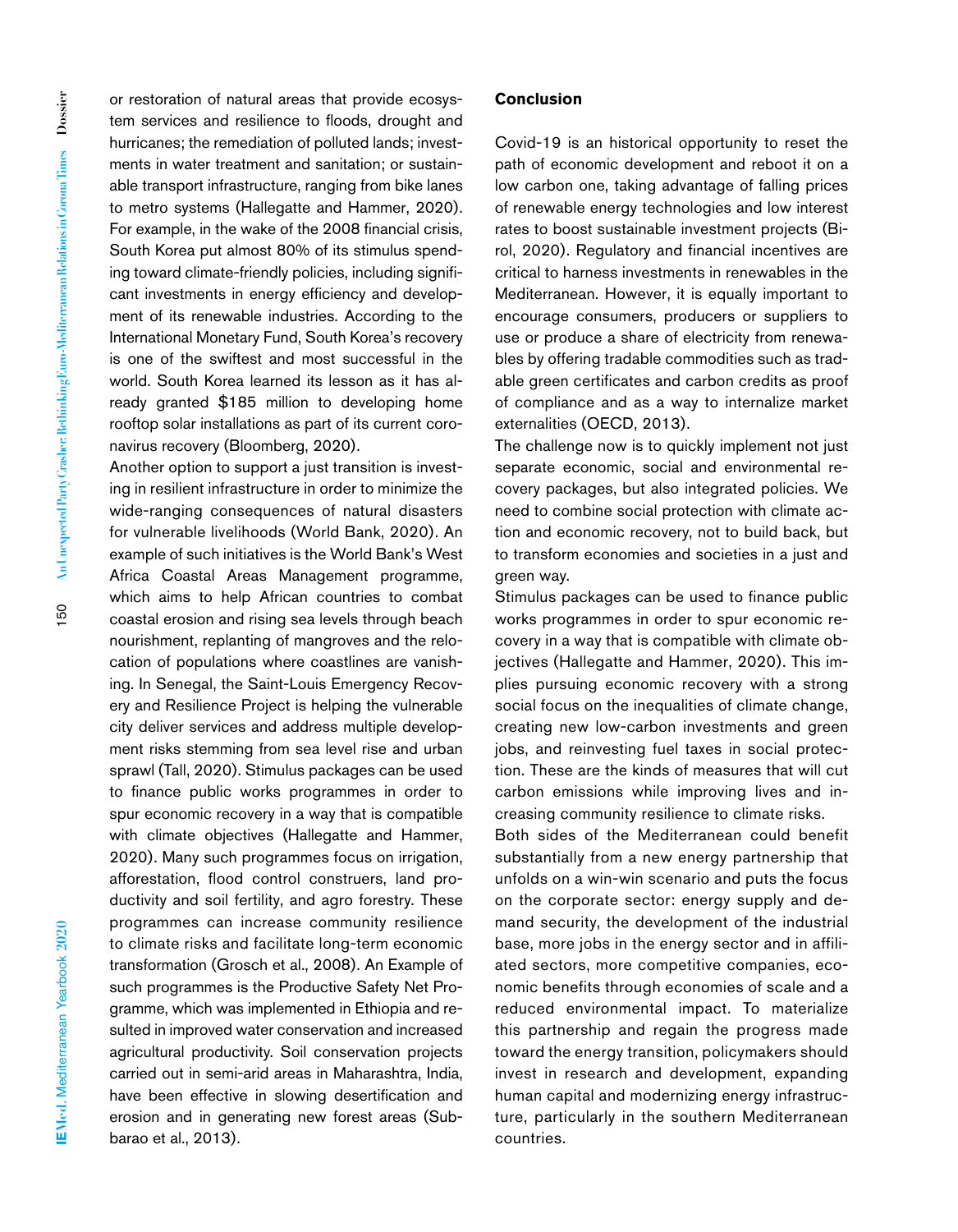#### **References**

- Abdallah, M.; Allal, S.; Kappauf, J. & Preure, M. *Towards a Euro-Mediterranean energy community: Moving from import-export to a new regional energy model*. The Institute for Economic Prospects of the Mediterranean World (Ipemed), 2013.
- Al-Aees, Sh. "Middle East, Africa renewable energy investments slip 8% in 2019." *Daily News Egypt, 14* June, 2020 [wwww.dailynewssegypt.com/](http://wwww.dailynewssegypt.com/2020/06/14/middle-east-africa-renewable-energy-investments-slip-8-in-2019/) [2020/06/14/middle-east-africa-renewable](http://wwww.dailynewssegypt.com/2020/06/14/middle-east-africa-renewable-energy-investments-slip-8-in-2019/)[energy-investments-slip-8-in-2019/](http://wwww.dailynewssegypt.com/2020/06/14/middle-east-africa-renewable-energy-investments-slip-8-in-2019/)
- Atteridge, A. & Strambo, C. *Seven principles to realize a just transition to a low-carbon economy*. Stockholm Environment Institute, 2020.
- Bergamaschi, L. and Sartori, N. "The Geopolitics of Climate: A Transatlantic Dialogue." *IAI Papers* 18, 2018. [www.iai.it/sites/default/files/iaip1810.pdf](http://www.iai.it/sites/default/files/iaip1810.pdf)
- Birol, F. *Put clean energy at the heart of stimulus plans to counter the coronavirus crisis.* International Energy Agency. 14 March, 2020. [www.](http://www.iea.org/commentaries/put-clean-energy-at-the-heart-of-stimulus-plansto-counter-the-coronavirus-crisis) [iea.org/commentaries/put-clean-energy-at-the](http://www.iea.org/commentaries/put-clean-energy-at-the-heart-of-stimulus-plansto-counter-the-coronavirus-crisis)[heart-of-stimulus-plansto-counter-the](http://www.iea.org/commentaries/put-clean-energy-at-the-heart-of-stimulus-plansto-counter-the-coronavirus-crisis)[coronavirus-crisis](http://www.iea.org/commentaries/put-clean-energy-at-the-heart-of-stimulus-plansto-counter-the-coronavirus-crisis)
- Bloomberg. *How to Grow Green*, 2020 [www.bloom](http://www.bloomberg.com/features/2020-green-stimulus-clean-energy-future/?srnd=green&fbclid=IwAR1cnUQIpYgzCb8TZCLethf-IEXN2XQFOVcqr1SBd9pOHXE6AjM-n2_bzt4) [berg.com/features/2020-green-stimulus-clean](http://www.bloomberg.com/features/2020-green-stimulus-clean-energy-future/?srnd=green&fbclid=IwAR1cnUQIpYgzCb8TZCLethf-IEXN2XQFOVcqr1SBd9pOHXE6AjM-n2_bzt4)[energy-future/?srnd=green&fbclid=IwAR1cnU](http://www.bloomberg.com/features/2020-green-stimulus-clean-energy-future/?srnd=green&fbclid=IwAR1cnUQIpYgzCb8TZCLethf-IEXN2XQFOVcqr1SBd9pOHXE6AjM-n2_bzt4) [QIpYgzCb8TZCLethf-IEXN2XQFOV](http://www.bloomberg.com/features/2020-green-stimulus-clean-energy-future/?srnd=green&fbclid=IwAR1cnUQIpYgzCb8TZCLethf-IEXN2XQFOVcqr1SBd9pOHXE6AjM-n2_bzt4) [cqr1SBd9pOHXE6AjM-n2\\_bzt4](http://www.bloomberg.com/features/2020-green-stimulus-clean-energy-future/?srnd=green&fbclid=IwAR1cnUQIpYgzCb8TZCLethf-IEXN2XQFOVcqr1SBd9pOHXE6AjM-n2_bzt4)
- Carafa, L. "Policy and markets in the MENA: The nexus between governance and renewable energy finance." *Energy Procedia* 69, pp. 1696- 1703, 2015
- CARRINGTON, D. "Climate crisis: 11,000 scientists warn of 'untold suffering'." *The Guardian, 5* November, 2019. [www.theguardian.com/environ](http://www.theguardian.com/environ
ment/2019/nov/05/climate-crisis-11000-scientists-warn-of-untold-suffering?fbclid=IwAR0XGtxZhASefbOYJIN-vD17Tbu2B96RKklupI1MFKnx1Vw--euA0cRROxs) [ment/2019/nov/05/climate-crisis-11000](http://www.theguardian.com/environ
ment/2019/nov/05/climate-crisis-11000-scientists-warn-of-untold-suffering?fbclid=IwAR0XGtxZhASefbOYJIN-vD17Tbu2B96RKklupI1MFKnx1Vw--euA0cRROxs) [scientists-warn-of-untold-suffering?fbclid=IwA](http://www.theguardian.com/environ
ment/2019/nov/05/climate-crisis-11000-scientists-warn-of-untold-suffering?fbclid=IwAR0XGtxZhASefbOYJIN-vD17Tbu2B96RKklupI1MFKnx1Vw--euA0cRROxs) [R0XGtxZhASefbOYJIN-vD17Tbu2B96RK](http://www.theguardian.com/environ
ment/2019/nov/05/climate-crisis-11000-scientists-warn-of-untold-suffering?fbclid=IwAR0XGtxZhASefbOYJIN-vD17Tbu2B96RKklupI1MFKnx1Vw--euA0cRROxs) [klupI1MFKnx1Vw--euA0cRROxs](http://www.theguardian.com/environ
ment/2019/nov/05/climate-crisis-11000-scientists-warn-of-untold-suffering?fbclid=IwAR0XGtxZhASefbOYJIN-vD17Tbu2B96RKklupI1MFKnx1Vw--euA0cRROxs)
- Cramer, W.; Guiot, J.; Fader, M.; Garrabou, J.; Gattuso, J-P.; Iglesias, A.; Lange, M.A.; Lionello, P., Llasat, M.C.; Paz, S.; Peñuelas, J.; Snoussi, M.; Toreti, A.; Tsimplis, M.N.; Xoplaki, E. "Climate change and interconnected risks to sustainable development in the Mediterranean." *Nature Climate Change* 8, pp. 972-980, 2018 DOI: 10.1038/ s41558-018-0299-2
- European Commission *Energy Roadmap 2050: Impact assessment and scenario analysis*. 2011
- Ferrer Márquez, A.; María-Tomé Gil, B. and López Maeztu, O. *The Contribution of Social Dialogue to the 2030 Agenda Promoting a Just Transition towards Sustainable Economies and Societies for All*. Trade Union Development Cooperation Network, 2019. [www.ituc-csi.org/IMG/pdf/sdjt-final-en.pdf.](http://www.ituc-csi.org/IMG/pdf/sdjt-final-en.pdf)
- Friends of Earth, *Making the polluter pay for the transition to net zero, June 2019*. [https://policy.](https://policy.friendsoftheearth.uk/print/pdf/node/68) [friendsoftheearth.uk/print/pdf/node/68.](https://policy.friendsoftheearth.uk/print/pdf/node/68)
- *Global Trends in Renewable Energy Investment 2020*, [www.fs-unep-centre.org/wp-content/uploads/](http://www.fs-unep-centre.org/wp-content/uploads/2020/06/GTR_2020.pdf) [2020/06/GTR\\_2020.pdf](http://www.fs-unep-centre.org/wp-content/uploads/2020/06/GTR_2020.pdf)
- Colthorpe, A. "MENA to Europe 'Supergrid' could bring regions close to 100% renewables, says Fraunhofer." PV-TECH, 2016. [www.pv-tech.org/](http://www.pv-tech.org/news/mena-to-europe-supergrid-could-bring-regions-close-to-100-renewables-says-f) [news/mena-to-europe-supergrid-could-bring](http://www.pv-tech.org/news/mena-to-europe-supergrid-could-bring-regions-close-to-100-renewables-says-f)[regions-close-to-100-renewables-says-f](http://www.pv-tech.org/news/mena-to-europe-supergrid-could-bring-regions-close-to-100-renewables-says-f)
- Greentechlead. "Investment trends in renewable power capacity from BNEF." 2020. [https://green](https://greentechlead.com/renewable-energy/investment-trends-in-renewable-power-capacity-from-bnef-36121) [techlead.com/renewable-energy/investment](https://greentechlead.com/renewable-energy/investment-trends-in-renewable-power-capacity-from-bnef-36121)[trends-in-renewable-power-capacity-from](https://greentechlead.com/renewable-energy/investment-trends-in-renewable-power-capacity-from-bnef-36121)[bnef-36121](https://greentechlead.com/renewable-energy/investment-trends-in-renewable-power-capacity-from-bnef-36121)
- Grosh, M.; del Ninno, C.; Tesliuc, E.; Ouerghi, A. *ForProtection and Promotion: The Design and Implementation of Effective Safety Nets*. Washington, DC: World Bank, 2008
- Hallegatte, S. & Hammer, S. "Thinking ahead: For a sustainable recovery from COVID 19(Coronavirus)." 2020. [https://blogs.worldbank.org/climate](https://blogs.worldbank.org/climatechange/thinking-ahead-sustainable-recovery-covid-19-coronavirus) [change/thinking-ahead-sustainable-recovery](https://blogs.worldbank.org/climatechange/thinking-ahead-sustainable-recovery-covid-19-coronavirus)[covid-19-coronavirus](https://blogs.worldbank.org/climatechange/thinking-ahead-sustainable-recovery-covid-19-coronavirus)
- Hamouchene, H. "Desertec: What Went Wrong?" 2017. [www.ecomena.org/desertec/](http://www.ecomena.org/desertec/)
- HEALY, N. AND BARRY, J. "Politicizing energy justice and energy system transitions: Fossil fuel divestment and a 'just transition.'". *Energy Policy*, 108. pp. 451-59, 2017. DOI: 10.1016/j.enpol.2017.06.014.
- ILO,"A policy framework for tackling the economic and social impact of the COVID-19 crisis." 2020. [https://data2.unhcr.org/en/documents/down](https://data2.unhcr.org/en/documents/download/77334) [load/77334](https://data2.unhcr.org/en/documents/download/77334).
- Kamel, N. COVID-19: "What next for the Mediterranean?" 2020. [www.euractiv.com/section/global](http://www.euractiv.com/section/global-europe/opinion/covid-19-what-next-for-the-mediterranean/) [-europe/opinion/covid-19-what-next-for-the](http://www.euractiv.com/section/global-europe/opinion/covid-19-what-next-for-the-mediterranean/)[mediterranean/](http://www.euractiv.com/section/global-europe/opinion/covid-19-what-next-for-the-mediterranean/)
- Khasanova, Liliia. "International Relations in the Post-COVID-19 Era: Cooperation Vs Protec-